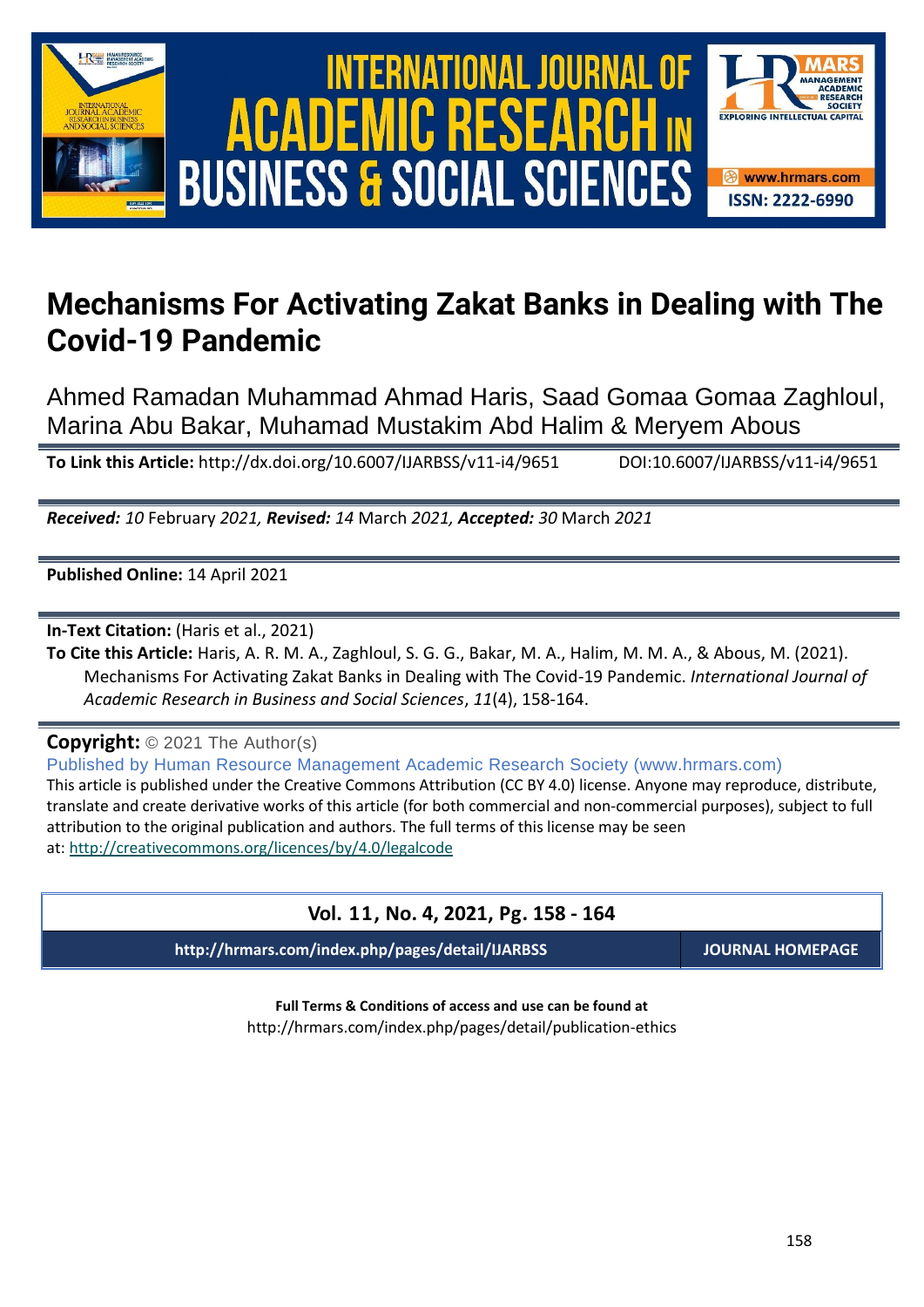

# **Mechanisms For Activating Zakat Banks in Dealing with The Covid-19 Pandemic**

# Ahmed Ramadan Muhammad Ahmad Haris<sup>1</sup>, Saad Gomaa Gomaa Zaghloul<sup>2</sup>, Marina Abu Bakar<sup>3</sup>, Muhamad Mustakim Abd Halim<sup>4</sup> & Meryem Abous<sup>5</sup>

<sup>1</sup>Senior Lecturer, Kulliyyah of Sharia & Law, Sultan Abdul Halim Mu'adzam Shah International Islamic University (UniSHAMS), 09300, Kuala Ketil, Kedah, Malaysia. 2 Lecturer, Kulliyyah of Sharia & Law, Sultan Abdul Halim Mu'adzam Shah International Islamic University (UniSHAMS), 09300, Kuala Ketil, Kedah, Malaysia. 3 Lecturer, Kulliyyah of Sharia & Law, Sultan Abdul Halim Mu'adzam Shah International Islamic University (UniSHAMS), 09300, Kuala Ketil, Kedah, Malaysia. <sup>4</sup>Lecturer, Kulliyyah of Sharia & Law, Sultan Abdul Halim Mu'adzam Shah International Islamic University (UniSHAMS), 09300, Kuala Ketil, Kedah, Malaysia. <sup>5</sup> Lecturer, Kulliyyah of Sharia & Law, Sultan Abdul Halim Mu'adzam Shah International Islamic University (UniSHAMS), 09300, Kuala Ketil, Kedah, Malaysia.

Email: ahw57@yahoo.com, [marinaabubakar@unishams.edu.my,](mailto:marinaabubakar@unishams.edu.my) saad@unishams.edu.my, [mustakim@unishams.edu.my,](mailto:mustakim@unishams.edu.my) [meriemerie525@gmail.com](mailto:meriemerie525@gmail.com)

#### **Abstract**

The Corona pandemic (COVID-19) is one of the most severe pandemics that has swept the whole world without exception, leaving many negative impacts on human societies. Perhaps the most severe of these effects is the economic deterioration of many countries of the world, including the countries of the Islamic world, which are groaning from the repercussions of the COVID-19 pandemic, which negatively affected the economic income of many members of societies and many members of the Islamic community moved from the site of funding for zakat institutions to the site of the beneficiaries of the banks of zakat. With the emergence of the COVID-19 pandemic and the health and economic consequences of this pandemic on all areas of economic activity worldwide without exception, this problem is raised on the scientific area to find practical solutions to mitigate the economic damage to most members of society. Among these solutions, the zakat institutions in Islamic countries are at the forefront in terms of helping the needy and the affected person. This research paper tries to address the relationship of zakat banks in mitigating the negative effects of COVID-19 pandemic and the mechanisms of dealing with this pandemic through the activation of legal zakat banks. This is through the participation of zakat institutions in contributing to the campaign to provide vaccination for COVID-19 and also activating the mechanisms of zakat banks in order to mitigate the economic damages that have greatly affected the economic side of society. The study aims to analyse the economic damage because of COVID-19 pandemic, the importance of zakat institutions in helping to mitigate the economic damages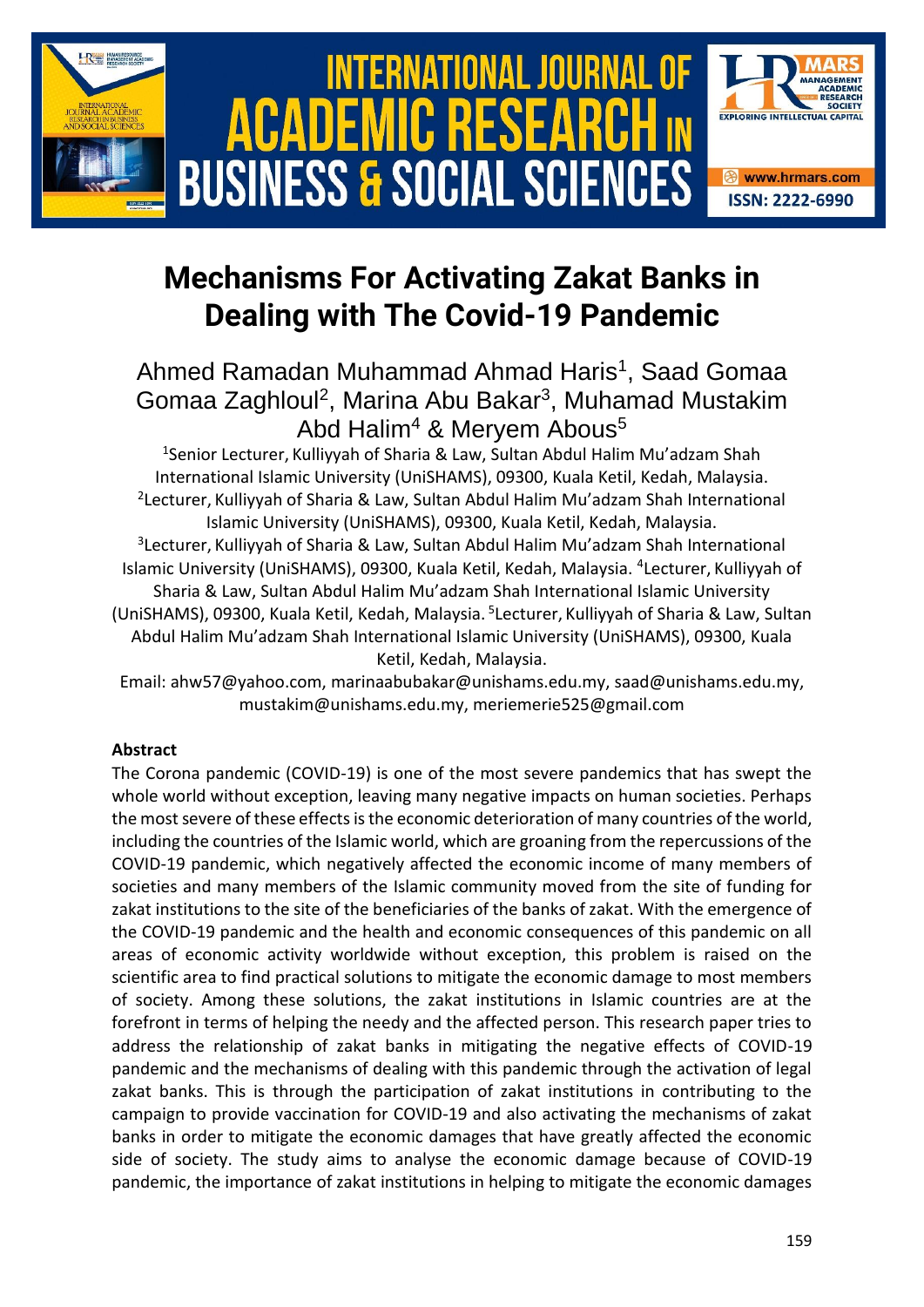**Vol. 1 1 , No. 4, 2021, E-ISSN: 2222-6990 © 2021 HRMARS**

and activating the mechanisms of legal zakat banks. The researchers use qualitative method of study to conduct this research. The data in this research was collected through library research approach and the analysis was done using content analysis method. The importance of the research appears given that the zakat banks include a large sector of those who need financial assistance in normal circumstances, and as a matter of priority in such a pandemic that affected the whole world without exception. Hence the importance of the research in shedding light on the mechanisms of activating zakat banks in the COVID-19 pandemic. **Keywords:** COVID-19, Banks, Zakat Mechanisms

### **The Negative Effects of Covid-19 Pandemic on the Economy An Overview of COVID-19 Pandemic**

Coronaviruses are a wide variety of viruses that cause illness in animals and humans and infect them with many respiratory diseases, including common colds and severe acute respiratory syndrome known as SARS. However, the Corona viruses triggered a new virus known as COVID-19, which first identified in Wuhan, China, in December 2019. There was no prior knowledge of the spread of this new virus until it appeared in Wuhan, China. It has now transformed into a global pandemic that has afflicted every country in the world. This virus involves a wide range of symptoms, including fever, dry cough, exhaustion, headache, and loss of smell and taste, as well as trouble breathing and nasal congestion. The rapid spread of this virus is due to the fact that the signs of infection do not occur on the infected person if he is infected with the COVID-19 virus, and the person may be infected with the virus but not showing symptoms of the disease until two weeks have passed. One of the factors that contributed to the spread of the pandemic is that it is spread by infectious people touching items and objects on which the virus droplets fall from their mouths or noses when they talk, cough, or sneeze. As a consequence, some countries have decided to decrease the number of individuals in all sectors of the state, closed many clubs and entertainment venues, and many economic sectors in the country to minimize the interpersonal mixing and restrict the spread of the COVID-19 virus. This virus spreads among the elderly who have chronic illnesses including cancer, high blood pressure, heart disease, and diabetes.

#### **The Negative Effects of The Emerging COVID-19 Pandemic on The Global Economy**

With the spread of the new Corona virus (COVID-19 pandemic) at the beginning of the year 2020, there were accompanying precautionary measures taken by many countries of the whole world; between tightening measures or closing the borders. It also limits the movement of individuals into the country. All of this negatively affected the local economy and the scientific economy. Clemens Pressinger explains in his article entitled "The Economic Impact of Coronavirus on Tourism and Remittances" that the economic impacts of the emerging times of the Coronavirus (COVID-19) are increasingly affecting countries that fall into the low-and middle-income brackets, as well as poor countries. The controls that were signed on the international travel sector, as well as the complete or partial closure imposed on companies and industries in Asia, Europe and North America resulted in the collapse of global travel traffic, noting that they are expected to reduce the flow of remittances. Tourism and remittances are important sources of employment and income generation for the poor, respectively (International Food Policy Research Institute, 2020).

No country in the world is spared from these negative effects on the scientific economy. Even the major countries have been exposed to these negative effects on the economy, including the United States of America; which is considered the strongest global economy. So far, many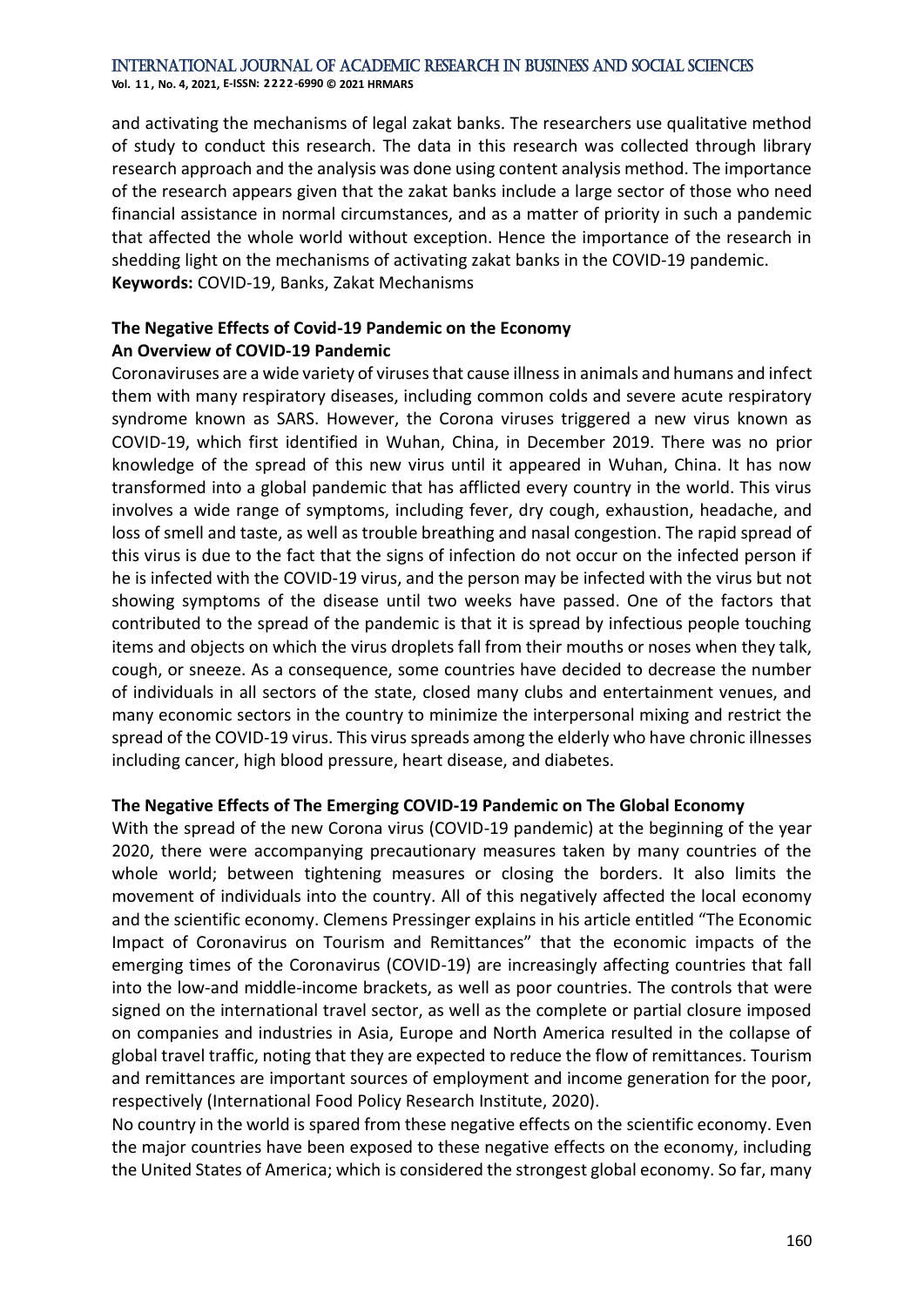**Vol. 1 1 , No. 4, 2021, E-ISSN: 2222-6990 © 2021 HRMARS**

Islamic countries have not escaped from these negative effects on the economies of those countries that already suffered from economic weakness before COVID-19. In fact, most Islamic countries are considered developing countries, and sometimes we find a large segment of their population below the poverty line.

The stock and commodity markets in China have undergone a noticeable decline since the announcement of the spread of the Coronavirus (COVID-19) in China, and the impact of this virus extended to both the Asian and American markets, as the spread of the virus restricted travel and trade between countries. All of these have increased spending on the precautionary process to limit its spread. In a related context, OANDA'S chief market analyst, Edward Moya, says that concerns are growing that the travel ban will have a significant impact on the economy, while some are concerned about a drop in Chinese GDP by 1% or even more during the first quarter of 2020. The loss of China alone has exceeded about \$20 billion during the past few days, especially since the incubation period for the person infected with the emerging COVID-19 pandemic is much greater than the rest of the other viruses. It is about 10 days, which could lead to an economic recession that puts pressure on public health financing, further weakening the world's ability to prevent or contain the virus outbreak after that (Al-Watan News, 2020).

#### **The Expected Rate of Recovery of The Global Economy**

International organizations, for their part, expect a gradual recovery during the year 2021, nominating certain countries to lead global growth during the new year, especially China. At a time when it is believed that a full recovery from the repercussions of the pandemic may take two to three years, most likely; in order for the global economy to return to the same levels as before the outbreak of the epidemic. This was confirmed by the President of the World Bank, David Malpas, a few days ago, the COVID-19 virus that has killed more than 1.5 million people around the world since the beginning of the year, accompanied by several hopeful developments, including an increase in detection tests about Corona, as well as finding vaccines for the virus, which strengthens expectations for a gradual recovery of the crisis.

It is expected that the rate of contraction in 2020 will reach 4.4 percent, which is less severe than the rate that was expected by the International Monetary Fund last June, according to the "Global Economic Outlook Update", reflecting better than expected GDP results in the second quarter of the year, especially in advanced economies, where activity began to improve more quickly than expected after the general closure was eased in May and June 2020 (Sky News Arabia, 2021).

#### **Mechanisms for Activating Zakat Banks to Mitigate The Effects of Covid-19 Pandemic on The Global Economy**

#### **Knowing the zakat banks, their importance and the mechanisms of spending on them**

It is known that one of the tasks of any zakat institution is that it is concerned with two basic parts. The second part is the disbursement of zakat on the items that are legally due for them and which are determined by the verse of Surat At-Tawbah, verse 60:

*"Zakah expenditures are only for the poor and for the needy and for those employed to collect [zakah] and for bringing hearts together [for Islam] and for freeing captives [or slaves] and for those in debt and for the cause of Allah and for the [stranded] traveller - an obligation [imposed] by Allah. And Allah is Knowing and Wise". (At-Tawbah; 60)*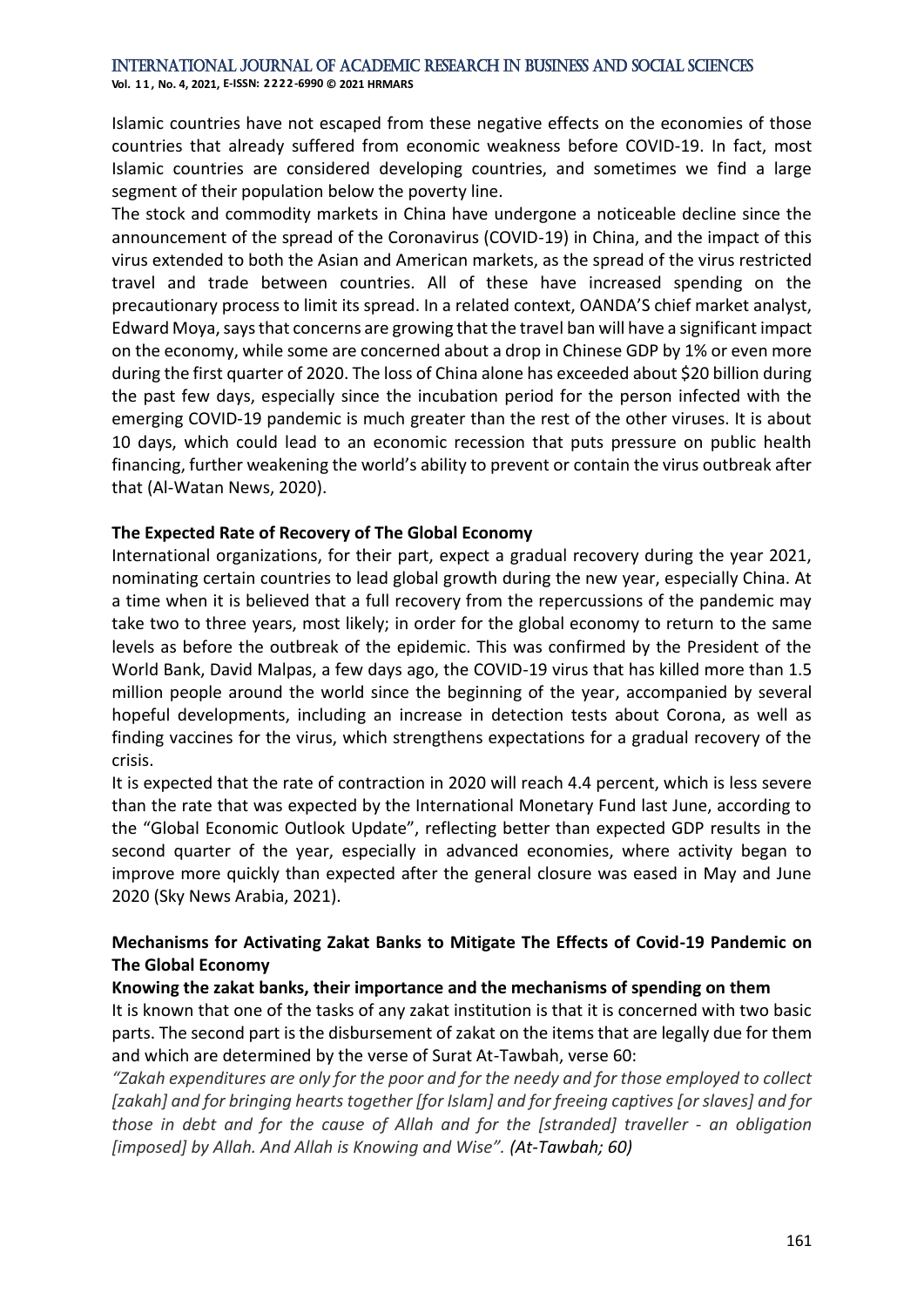**Vol. 1 1 , No. 4, 2021, E-ISSN: 2222-6990 © 2021 HRMARS**

With the emergence of the COVID-19 pandemic, zakat institutions can play a major role in helping to mitigate the economic damage caused by this pandemic. This is by activating the mechanisms of the legal zakat dispensing that are stipulated in the aforementioned noble verse, and as stated in the guidance of the Messenger of God  $40$  to Mu'adh bin Jabal when he sent him to the right, he said to him: *"You come to the People of the Book, so call them to testify that there is no god but God and that I am the Messenger of God. If they obey you for that, then teach them that God prescribes five prayers on them every day and night. They obeyed you. Therefore, beware of the crimes of their wealth and fear the supplication of the oppressed, for there is no veil between it and God"* (Narrated by Ahmad, Bukhari, Muslim, Abu Dawud, al-Tirmidhi, al-Nasa'i, and Ibn Majah) (Al-Bukhari, 2001; Al-Tirmidhi, n.d).

The bank in terms of language can be defined as an entity that collects, spends and disburses money (Ibn Manzur, n.d) including zakat banks, meaning those who are entitled to it, and it is also used in par with the rate. Allah says: *"And the evildoers will see the Fire, then apprehend that they are falling into it, and will find no escape from it"* (Al-Kahf; 53). Al-Qurtubi mentioned the rate here referred to any rate as stipulated in Islam (Al-Qurtubi, 2006). Technically, banks refer to bodies in which things are disbursed, including those who spend zakat, that is, those who are entitled to them (Abu Habib, 1988) expressed in charity in the Almighty said: *"Zakah expenditures are only for the poor and for the needy and for those employed to collect [zakah] and for bringing hearts together [for Islam] and for freeing captives [or slaves] and for those in debt and for the cause of Allah and for the [stranded] travellers - an obligation [imposed] by Allah. And Allah is Knowing and Wise***". (**At-Tawbah; 60) (Qala Ji & Muhammad Rawas , 1988).

From this Quranic text, it becomes clear that the zakat is spent to eight recipients, and accordingly it is not permissible to spend the zakat to others. The verse indicates that there is no right to alms to anyone except for these eight types, and that is unanimously agreed upon. Also, the word *"Innama"* denotes the restriction and is indicated by faces: First: The word *"Innama"* is a combination of *"that"* and *"what",* the word *"Inna"* for proof, and the word *"ma"* is for denial". When they met, they should remain on this concept, so they must prove that the aforementioned is proven, and nothing contradicts it (Al-Razi, 2000). This is a matter unanimously agreed upon (Ibn Qudamah, 1968). In explaining the aid to those seeking help, it was stated: Rather, the disagreement is in understanding them, so we must understand them, and with others it is not necessary" (Al-Sharbini, n.d). That God presupposed on them charity to be taken from their rich so it would return to poor). On top of zakat spending comes the poor and needy as they are the basis and the rest of the items according to them, especially in those emergency conditions that resulted from COVID-19 and the economic recession caused in most areas of life.

Therefore, there must be a specific mechanism by the Zakat Department that enables it to count the poor and needy and circulate them in giving throughout its affiliated department, especially the villages and hamlets far from the central administration of zakat and its subdepartments and their generalization in giving, where there are many poor and needy people who do not reach them the Zakat they deserve due to their distance from cities, or because they are ignorant of what the Zakat Foundation provides them with in terms of services and assistance. One of the researchers mentioned the suffering of such poor and needy people in obtaining subsistence benefits from the Zakat Foundation. It is the duty of the institution to extend a helping hand to such people, and giving and assistance is not limited to the poor who know the way to the institution, and to deal with it only, and this does not mean in any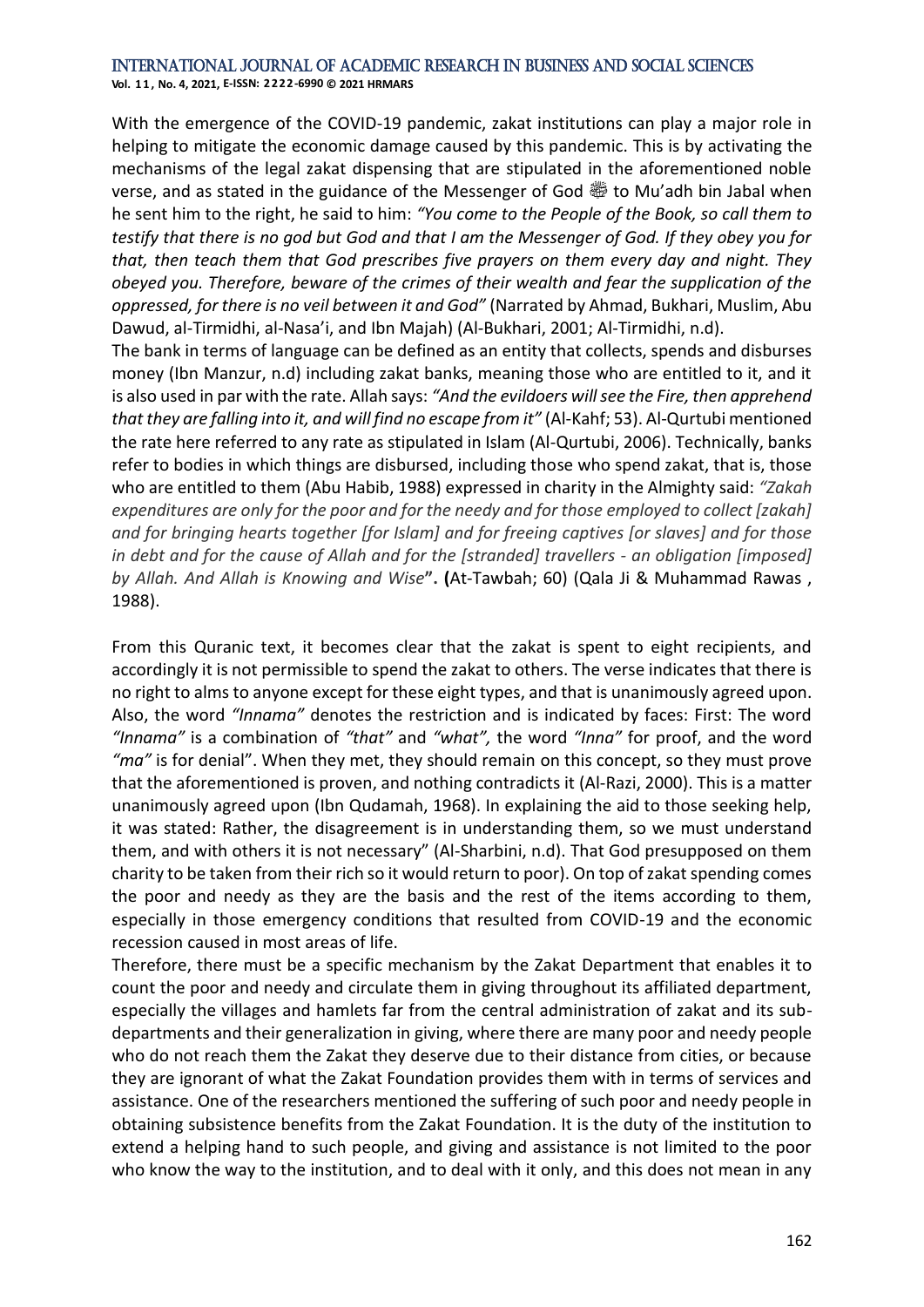**Vol. 1 1 , No. 4, 2021, E-ISSN: 2222-6990 © 2021 HRMARS**

way a diminution of the effort that the institution exerts in helping the poor and needy (Zakat and Income Saudi Arabia 2020, Zakat Fund Jordan, 2020).

#### **Mechanisms for Establishing Economic Projects that are Owned by the Poor and Needy**

It is recognized that the purpose of zakat is not merely to satisfy the hunger of the poor and needy, and it is not intended to give the poor one or two dirhams to fill his vacancy for a limited period after which he returns to the question and humiliation. The purpose of zakat is to help the poor and needy to live a decent life, and from this point of view it was narrated from our master Umar, may God be pleased with him, that he said: "If you are given, you will be rich." He also showed him evidence that his policy towards the poor and needy is to enrich himself, so he said: "Let me repeat alms to them, even if one hundred camels go to one of them." It is well known that camels have their value at that time and were considered one of their most valuable money. Establishing projects for the poor and needy and owning them according to what is good does not deviate from what was decided by many jurists when they talked about the amount that is given to the poor. The Shafi'i jurists have argued that the poor is given what suffices him for his long life, and what brings him out of poverty to the rich (Al-Nawawi, 2001; Al-Bujairimi, 1996), and they cited the hadith of Qubaysah that the Prophet PBUH said: "The issue is solved only for one of three men carrying a stretcher, so the issue is resolved for him until he hits it and then he catches, and a man who was hit by a pandemic and resolved the issue for him until he hits a sustenance - or he said a supply of sustenance - , and a man hit him in need until he says three of the pilgrims of his people: It has afflicted soand-so, so desperate, and the matter has been resolved for him until he suffers a sustenance of sustenance, or he said a repayment of sustenance, so what else is the matter". The Prophet PBUH stated that the person who is entitled to zakat is given until he is rich and is able to take care of himself and his dependents, and this does not happen except by giving him the full sufficiency of his sufficiency, and in order to ensure the optimum utilization of this amount that is given to the poor, he prefers to establish a project for him commensurate with his abilities and the craft he mastered that the ruler or whoever does it In his own hands, the management of zakat is like an institution of zakat. It says in total: "If his habit of professionalism gives what he buys the machines of his craft, the value of that is less or more, and his value is such that he gets from his profit what is almost sufficient for him.

This opinion was supported by the contemporary zakat jurist, Sheikh Yusuf al-Qaradhawi, who said: *"The Muslim state can establish factories, real estate, commercial establishments from zakat funds and own them all or part of the poor in order to generate income for them that fully suffices them, and does not give them the right to sell it and the transfer of its ownership to remain semi-financed by them"* (Al-Qaradhawi, 2009).

#### **Conclusion**

In conclusion, it is very important to activate the mechanisms of zakat banks. This can be done by directing zakat institutions operating in Islamic countries to contribute alleviating the economic damage that resulted from the COVID-19 pandemic. For example, by contributing to alleviate the suffering of the poor and the needy from zakat recipients, as well as the rest of the legitimate banks stipulated in the verse of Surah At-Tawbah. It is recommended that zakat institutions contribute to bear the costs of treating the poor. Thus, it is permissible according to the opinion of the jurists who went to expand the giving of the poor. Whoever says that the poor is given a year's sufficiency, it is permissible to bear the expenses of his treatment for a year, given that the treatment is complete sufficiency, and whoever says that